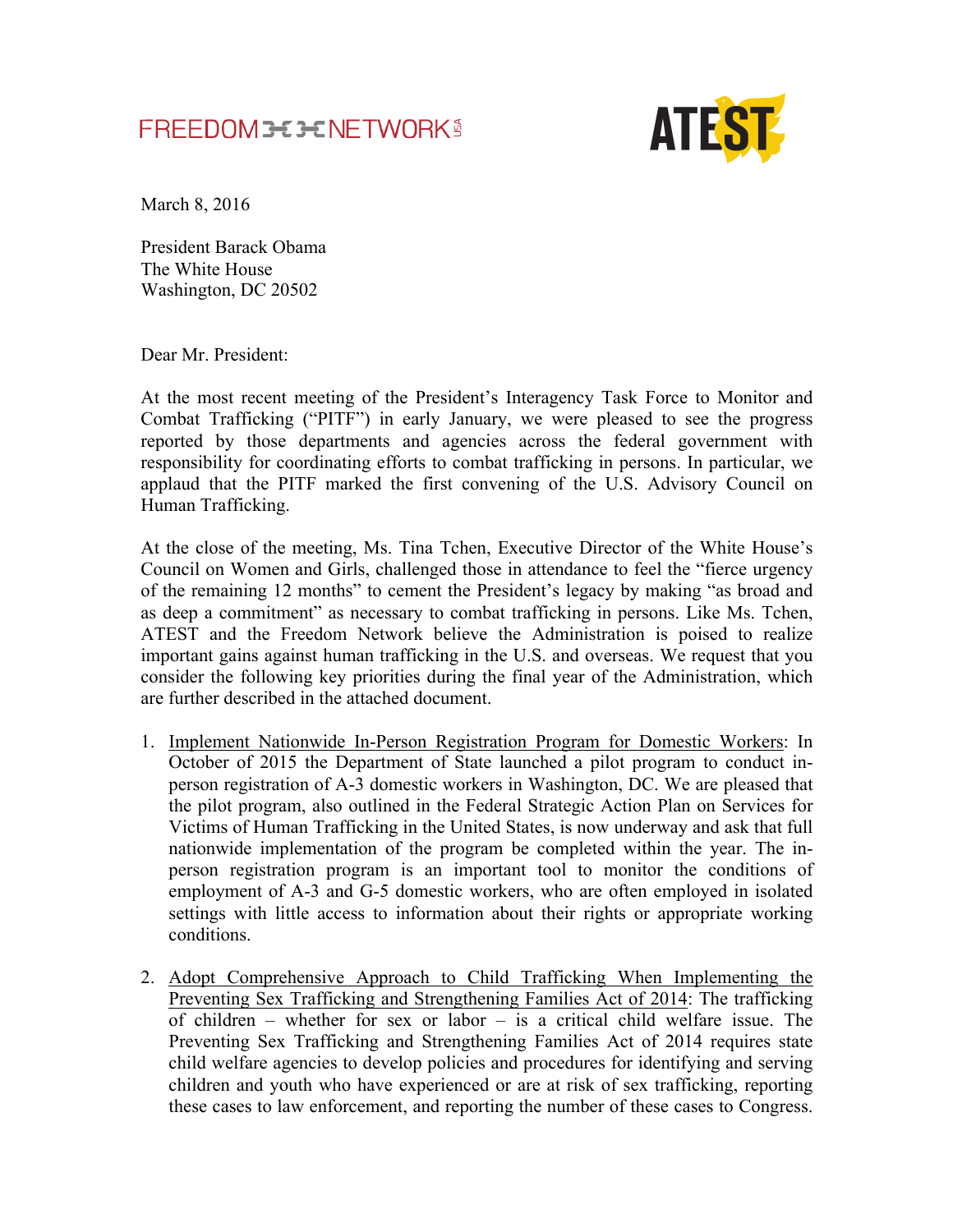The Administration can and should encourage states to incorporate labor trafficking, alongside sex trafficking, as they develop these new processes.

- 3. USG Procurement & the Fair Food Program: The Fair Food Program (FFP) of the Coalition of Immokalee Workers (CIW) brings together workers, consumers, growers and retail food companies in support of better wages and humane labor standards in the agricultural industry. The FFP is a unique, and uniquely successful, collaboration premised on risk prevention, supply chain transparency, and the verifiable, marketenforced protection of workers' basic human rights, monitored by the independent Fair Food Standards Council. As President Obama considers further measures that his administration can take to combat forced labor and human trafficking during his final year in office, we urge him to require federal Departments to procure fresh tomatoes (and now strawberries and bell peppers), to the extent available, through the Fair Food Program.
- 4. Enforce the Ban on the Importation of Goods Made with Forced, Prison and Forced Child Labor from Entering the United States: The enactment of the Trade Facilitation and Trade Enforcement Act effectively closed the "consumptive demand" loophole to the prohibition on the importation of forced labor contained in the Tariff Act of 1930. Building an effective approach to implementation of this newly robust prohibition could have a tremendous impact around the world. We urge the White House to convene immediately a task force charged with meeting and creating a road map for effective enforcement by the Department of Homeland Security (DHS), and other relevant agencies, of the ban on importation of goods made with forced labor, forced child labor and prison labor. A system for enforcement should be in place before the end of the year.

A comprehensive and coordinated approach is necessary to effectively eliminate human trafficking, requiring programming across several U.S. government agencies. The Obama Administration has made important strides in enhancing inter-agency efforts and we encourage those departments and agencies mentioned here, and the others on the the PITF, to embrace the momentum of this final year by ensuring Administration's legacy is sound and strong.

We appreciate your thoughtful consideration of our requests. Should you have any questions, please contact Melysa Sperber, ATEST Director, at 631-374-0749, and Jean Bruggeman, Freedom Network USA Executive Director, at 202-321-5002. Thank you again for your strong efforts to combat human trafficking and modern slavery.

Sincerely,

Melysa Sperber Jean Bruggeman Director Executive Director Alliance to End Slavery & Trafficking Freedom Network USA www.endslaveryandtrafficking.org www.freedomnetworkusa.org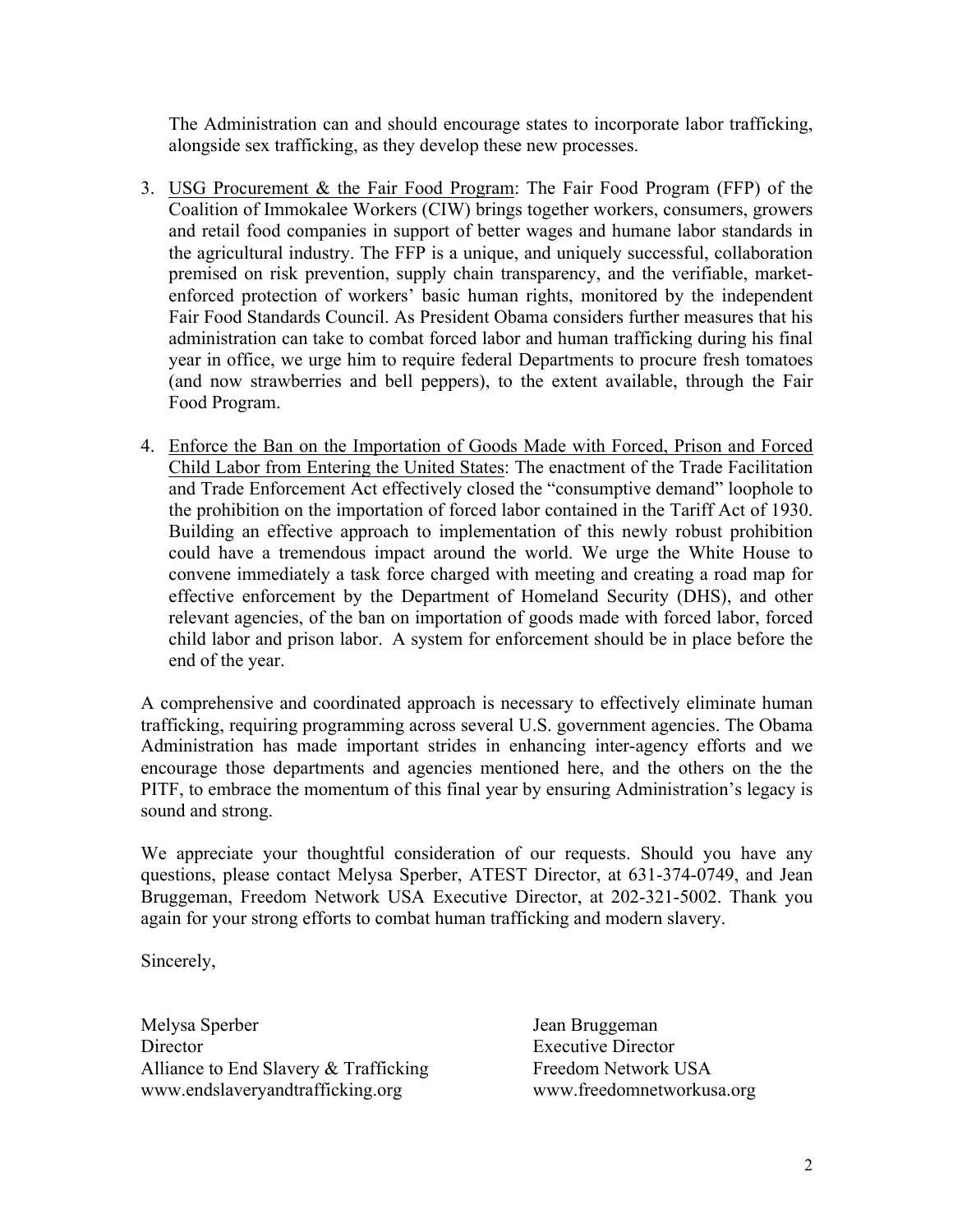CC:

Valerie Jarrett Senior Advisor to President Chair, White House Council on Women and Girls

Tina Tchen Assistant to the President Chief of Staff to the First Lady Executive Director, White House Council on Women and Girls

Avril Haines Deputy National Security Advisor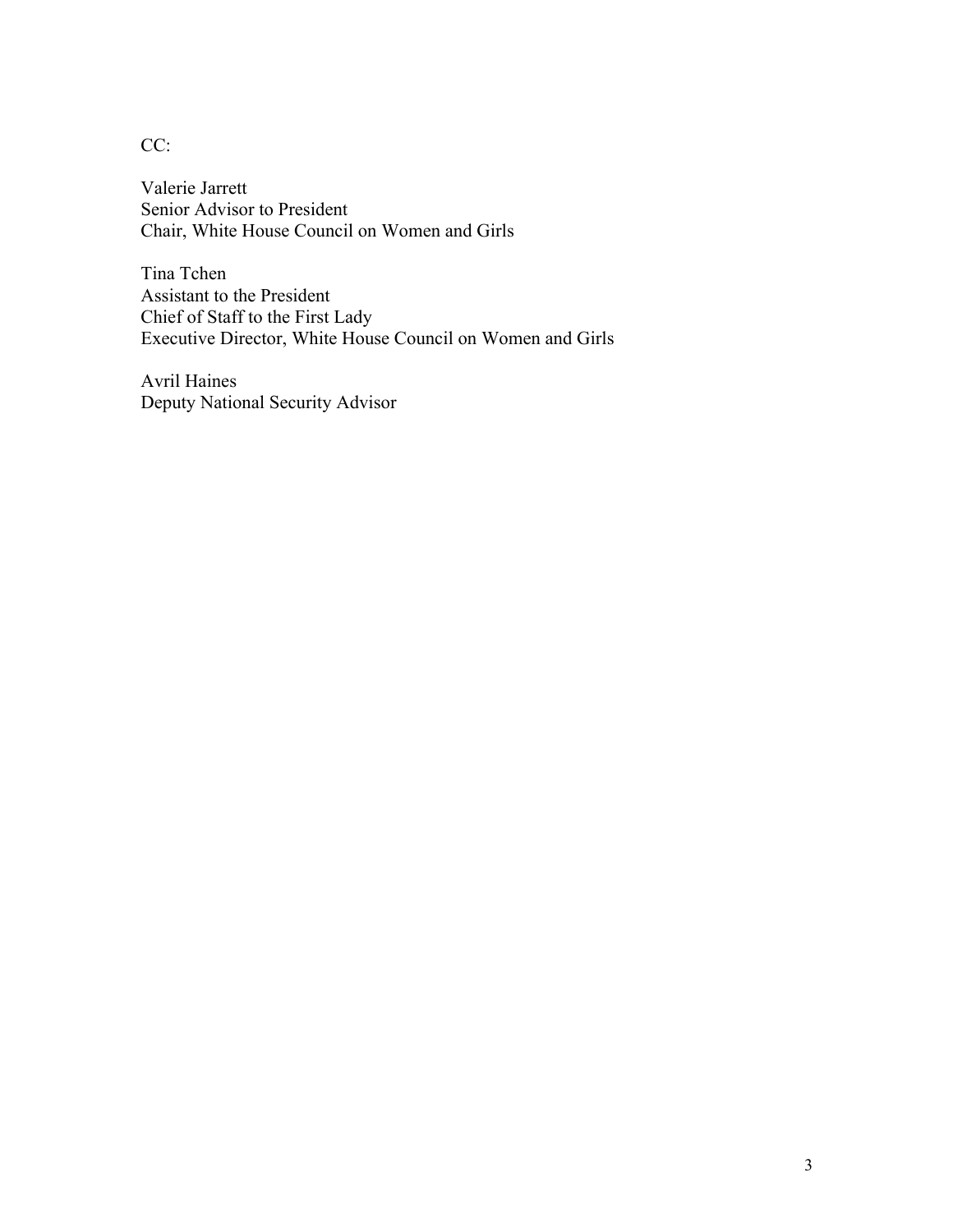## **Key Priorities for the Final Year of the Obama Administration: ATEST & Freedom Network**

## 1. Implement Nationwide In-Person Registration Program for Domestic Workers

At a 2013 meeting of the PITF Secretary Kerry announced a commitment to implement an in-person registration program of domestic workers in the United States on A-3 or G-5 visas. This commitment was reiterated most recently at the PITF meeting in January of 2016. As part of this commitment, in October of 2015 the Department of State launched a pilot program to conduct in-person registration of A-3 domestic workers in Washington, DC. **We are pleased that the pilot program, also outlined in the Federal Strategic Action Plan on Services for Victims of Human Trafficking in the United States, is now underway and ask that full nationwide implementation of the program be completed within the year.**

The in-person registration program is an important tool to monitor the conditions of employment of A-3 and G-5 domestic workers, who are often employed in isolated settings with little access to information about their rights or appropriate working conditions. Member countries of the Organization for Security and Co-operation in Europe (OSCE) have had success with similar programs where one-on-one interviews are conducted with domestic workers outside the presence of their employers and governments partner with NGOs to conduct interviews and follow up on allegations. We hope that the current pilot program will begin similar partnerships with NGOs and domestic workers to create a best practice standard as the program is implemented nationwide.

In 2013 the Department of State issued 1135 new A-3 visas and 736 new G-5 visas.<sup>1</sup> In 2012, the State Department issued 1141 new A-3 visas and 730 new G-5 visas.<sup>2</sup> The top job locations for A-3 workers are Washington, DC, New York, Virginia, California and Maryland.<sup>3</sup> For G-5 workers, the top job locations are New York, Virginia, Maryland, Washington, DC and New Jersey.<sup>4</sup> We urge the State Department to begin full nationwide implementation of this program to capture all A-3 and G-5 workers across job locations. To ensure the success of the program, the Department should consult with NGOs and domestic workers on implementation and development of interview protocols; publicly share training and interview protocols; release data on the program; hold abusive employers accountable by establishing robust enforcement mechanisms; and provide analysis on how the program will be evaluated and improved.

 <sup>1</sup> *See* Beyond Survival: Organizing to End Human Trafficking of Domestic Workers, Jan. 2015, National Domestic Workers Alliance at p. 95 available at http://www.domesticworkers.org/beyond-survival-report. 2

*See* "Visa Pages" – U.S Temporary Foreign Worker Visas, Global Workers Justice Alliance, *available at*  http://globalworkers.org/visas/a-3%20and%20g-5. <sup>3</sup> *See id.*

<sup>4</sup> *See id*.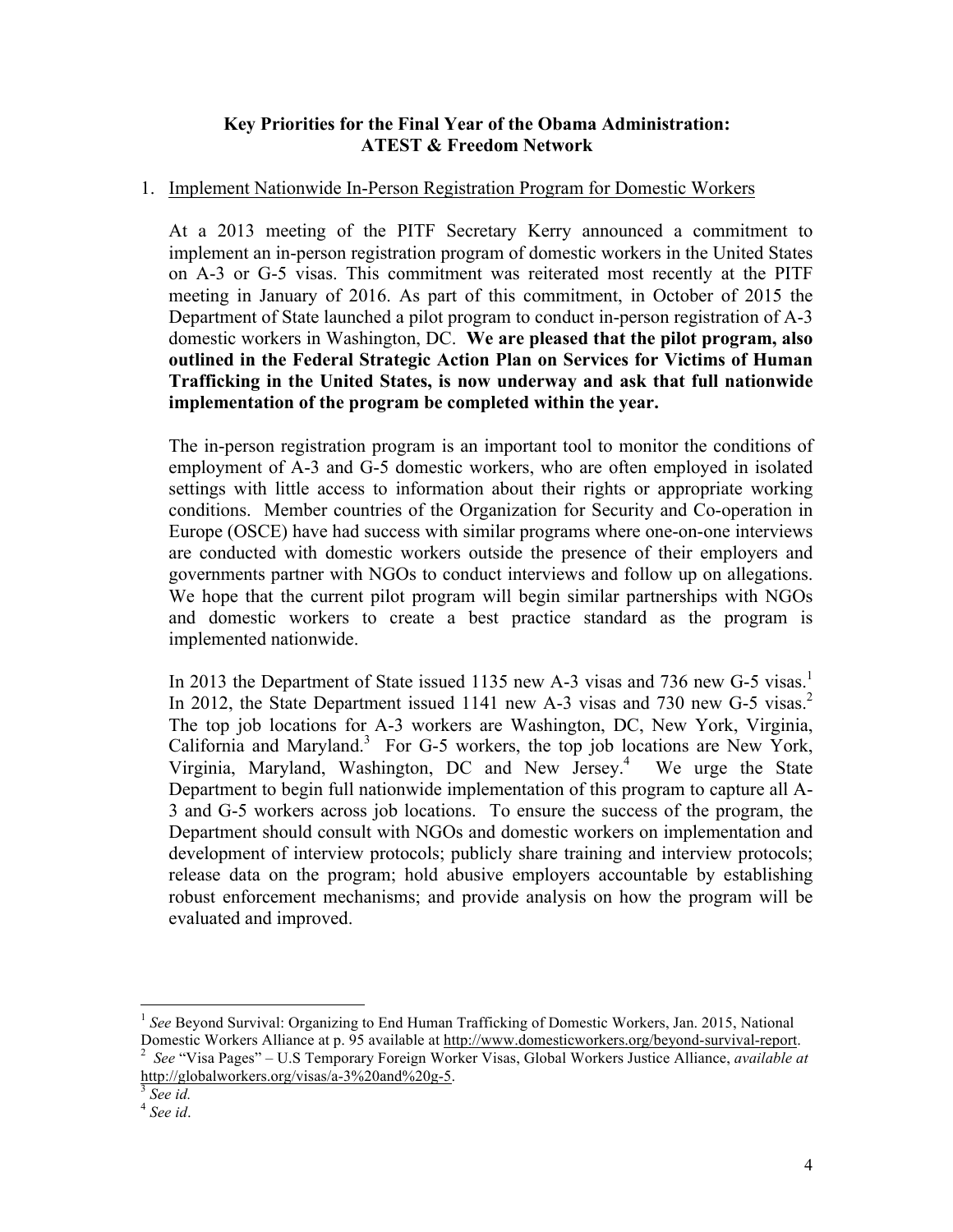2. Adopt Comprehensive Approach to Child Trafficking When Implementing the Preventing Sex Trafficking and Strengthening Families Act of 2014

The trafficking of children – whether for sex or labor – is a critical child welfare issue.<sup>5</sup> While multiple reports document the link between the child welfare system and sex trafficking<sup>6</sup>, multiple cases demonstrate the ongoing trafficking of children, both foreign national and US citizen, for labor or services in the  $US<sup>7</sup>$ . Like child sex trafficking victims, child labor trafficking victims are often abused, neglected and sexually assaulted children. Many are recruited from the child welfare system, or are referred to the child welfare system upon escape or rescue from a labor trafficking scheme. Better data collection is needed to better understand all forms of child trafficking.

The Preventing Sex Trafficking and Strengthening Families Act of 2014 requires state child welfare agencies to develop policies and procedures for identifying and serving children and youth who have experienced or are at risk of sex trafficking, reporting these cases to law enforcement, and reporting the number of these cases to Congress. The Act also requires HHS to report to Congress on the link between children running away from foster care and their risk of becoming sex trafficking victims. The implementation of these mandates provides a perfect opportunity to further our understanding of, and support for, child labor trafficking victims. **The Administration can and should encourage states to incorporate labor trafficking, alongside sex trafficking, as they develop these new processes.** It is far more cost effective to include all child trafficking victims, both sex and labor, in these reforms currently being made to the child welfare system, rather than to enact piecemeal reforms.

3. USG Procurement & the Fair Food Program

The Fair Food Program (FFP) of the Coalition of Immokalee Workers (CIW) brings together workers, consumers, growers and retail food companies in support of better wages and humane labor standards in the agricultural industry. The FFP is a unique, and uniquely successful, collaboration premised on risk prevention, supply chain

 $\overline{a}$ 

<sup>5</sup> *See* U.S. Health and Human Services, Administration on Children, Youth and Families, Children's Bureau, *Guidance to States and Services on Addressing Human Trafficking of Children and Youth in the United States* (Sept. 13, 2013), *available at*

http:www.acf.hhs.gov/sites/default/files/cb/acyf\_human\_trafficking\_guidance.pdf; *see also* U.S. Health and Human Services, Administration on Children, Youth and Families, Children's Bureau, Issue Brief: Child Welfare and Human Trafficking (July 2015), available at

https://www.childwelfare.gov/pubPDFs/trafficking.pdf.

<sup>6</sup> *See* Kristen Finklea, Adrienne L. Fernandes-Alcantara and Alison Siskin, *Sex Trafficking of Children in the United States: Overview and Issues for Congress*, Cong. Research Serv. (January 2015), available at https://www.fas.org/sgp/crs/misc/R41878.pdf; *see also* Marisa Gerber, *State official links troubled foster care system to human trafficking*, L.A. Times, Jan. 30, 2015, http://www.latimes.com/local/lanow/la-me-lnfoster-care-human-trafficking-20150130-story.html.

<sup>7</sup> *See* Stephanie Richard, Daniel J. Stephenson and Kristi Nickodem, *Child Trafficking is a Child Welfare Issue* in NACC Law Manual, Nat'l Assoc. of Counsel for Children (2015).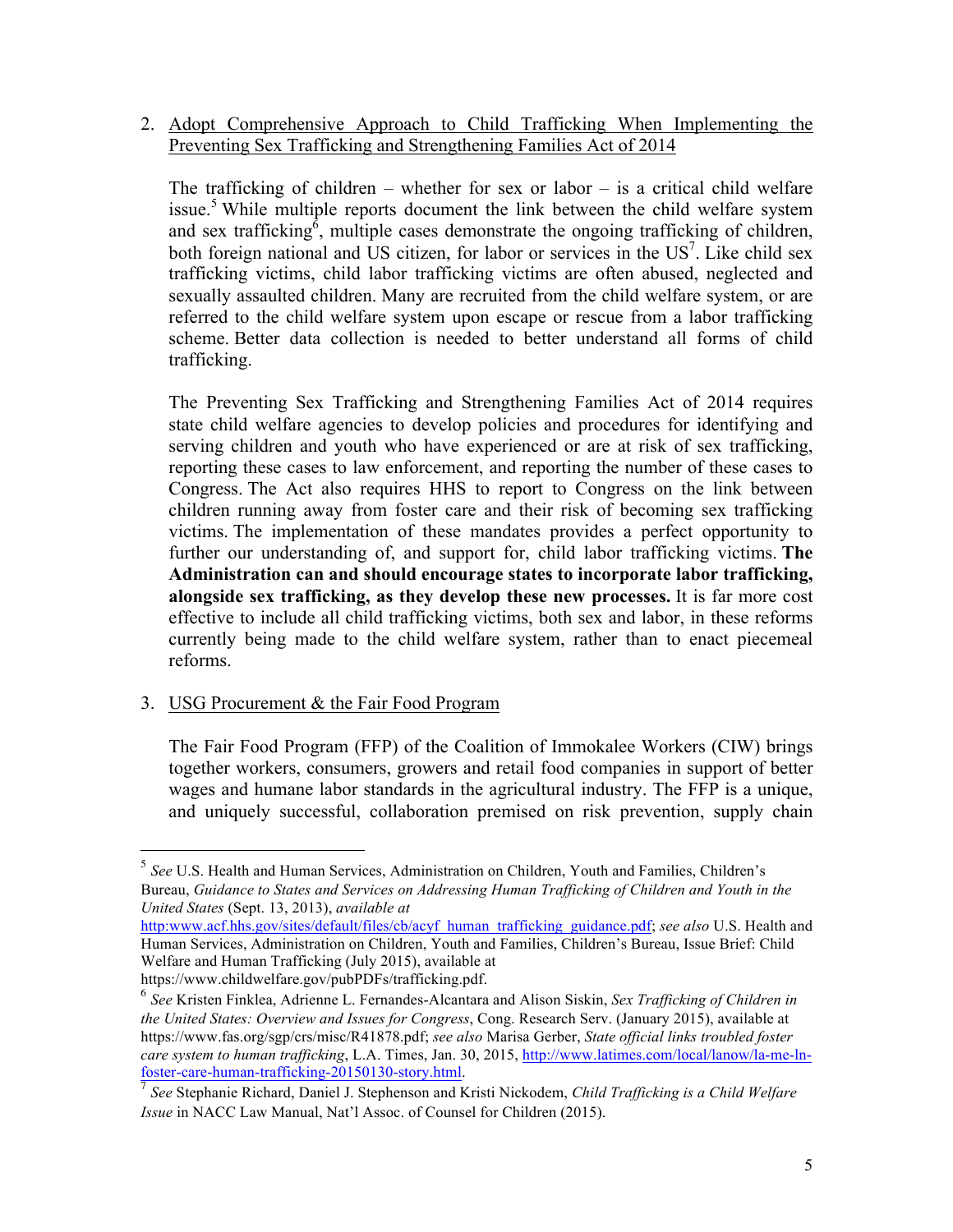transparency, and the verifiable, market-enforced protection of workers' basic human rights, monitored by the independent Fair Food Standards Council. The FFP is the leading example of a new form of human rights protection known as Worker-driven Social Responsibility (WSR). In the WSR approach, the workers whose rights are at issue play a leading role in the definition, monitoring, and protection of those rights. Enforcement is the *sine qua non* of this approach, and there are significant market consequences for non-compliance. Since its launch in 2011, the FFP has brought about many far-reaching reforms within the Florida tomato industry, including the elimination of forced labor, child labor, sexual assault and physical violence by supervisory employees against workers in the Program. Florida produces effectively all of the fresh-market, field-grown tomatoes in the US from October through June, and accounts for 50% of all fresh tomatoes produced domestically year round. As such, the FFP is the *only* industry-wide social responsibility program in US agriculture. In recognition of the extraordinary changes that the FFP has brought about in just five short years to previously intractable issues, the Program has been called "the best workplace-monitoring program" in the US in the *New York Times*, and "one of the great human rights success stories of our day" in the *Washington Post*.

The FFP has gained institutional recognition from the highest levels. In January, 2015, the CIW, received a Presidential Medal for Extraordinary Efforts to Combat Human Trafficking in Persons. At the White House ceremony, Secretary of State John Kerry noted, "The CIW has effectively eradicated human trafficking in the farms that participate in their Fair Food Program. That is an extraordinary accomplishment...." Furthermore, the White House Advisory Council on Faith-Based and Neighborhood Initiatives has lauded the FFP as, "…one of the most successful and innovative programs in the world today to uncover and prevent modern-day slavery."

**As President Obama considers further measures that his administration can take to combat forced labor and human trafficking during his final year in office, we urge him to require federal Departments to procure fresh tomatoes (and now strawberries and bell peppers), to the extent available, through the Fair Food Program.** The FFP is a tested, highly effective model for preventing unwanted behavior in business supply chains. President Obama has championed efforts to increase transparency and combat human trafficking and other egregious labor abuses in federal contracts and procurement supply chains. It thus seems fitting that the next step for the Administration would be to join the Fair Food Program by directing as much federal procurement of fresh produce as possible to farms participating in the Program. While in the private sector the FFP is well beyond the aspirational or pilot stage—it has yet to be tested in the context of a government supply chain. As such, joining the FFP would seem to be a perfect application of 41 U.S.C. §1124 (a), which grants the Administrator of the Office of Federal Procurement Policy authority to "develop innovative procurement methods and procedures to be tested by selected executive agencies." This policy provides the Administration with existing authority to demonstrate its commitment to ridding its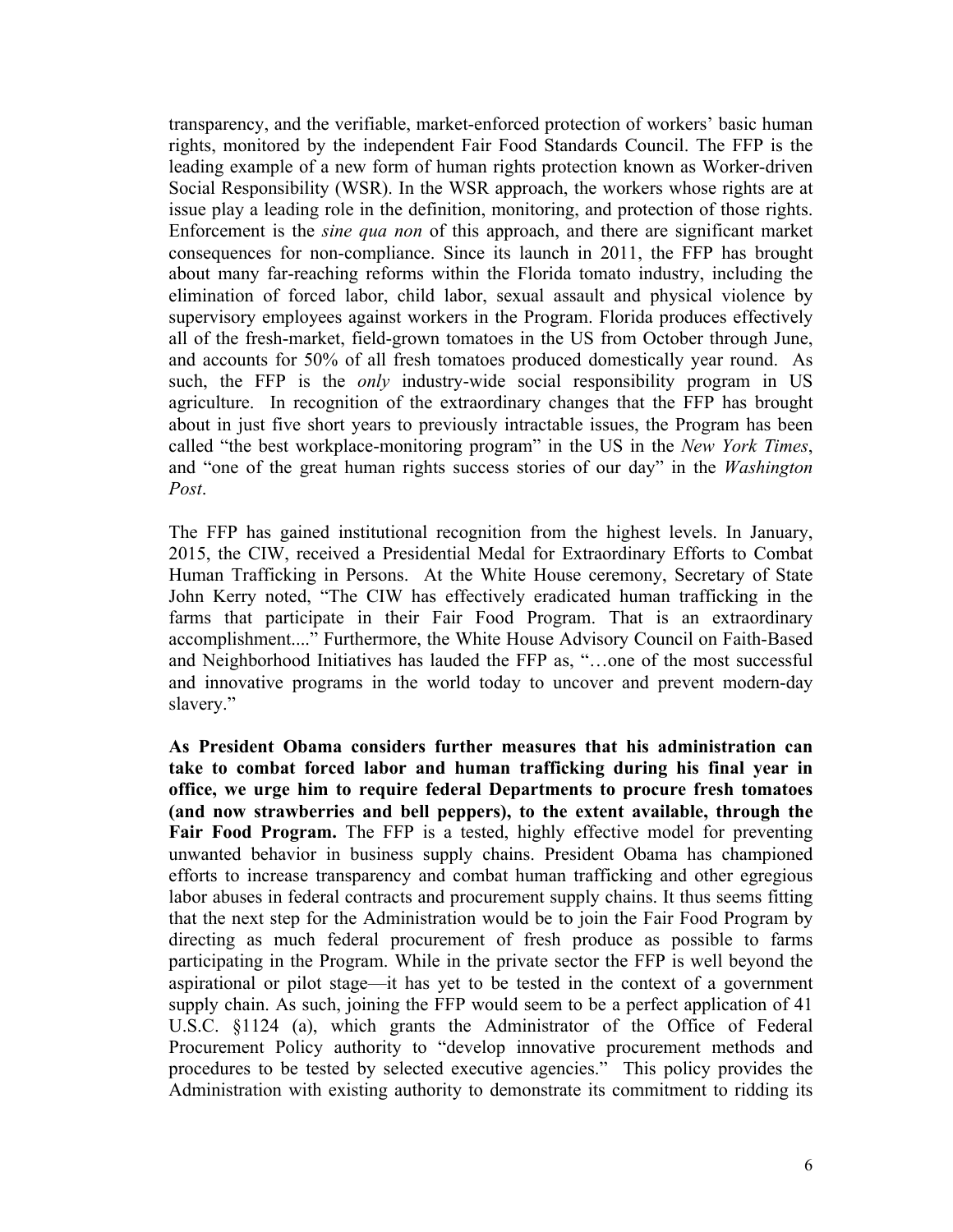supply chain of human rights abuses by procuring fresh tomatoes and other produce through the Fair Food Program.

## 4. Enforce the Ban on the Importation of Goods Made with Forced, Prison and Forced Child Labor from Entering the United States

The enactment of the Trade Facilitation and Trade Enforcement Act effectively closed the "consumptive demand" loophole to the prohibition on the importation of forced labor contained in the Tariff Act of 1930. Building an effective approach to implementation of this newly robust prohibition could have a tremendous impact around the world.

This loophole has for decades prevented the US government from implementing a long standing policy to ban importation of goods made with forced, child, and/or prison labor. This milestone is a significant symbolic and practical step in the fight against forced labor in the supply chains of American companies and of the federal government and can be enforced in a way that highlights and complements other antitrafficking innovations from the Obama Administration such as Executive Order 13627 "Strengthening Protections Against Trafficking In Persons In Federal Contracts."

Because the "consumptive demand" exception was in effect for many decades, there is an atrophied and virtually useless system of enforcement for the underlying prohibition in the Tariff Act. For example, Customs and Border Patrol (CBP) has no capacity to investigate and document whether goods at the border were made with forced labor. CBP must rely on Immigration and Customs Enforcement (ICE) to conduct investigations through their agents abroad, requiring notoriously tricky coordination. CBP and ICE will need a clear path forward to create and implement a process by which they could ramp up investigations; determine appropriate methodologies for linking shipments of imported goods to specific perpetrators of forced labor, forced child labor, and prison labor; and engage with and leverage existing and emerging supply chain tracing and compliance processes. This very promising policy tool will not live up to its potential unless ICE is provided a jolt of ideas, energy, partnerships, funding, and other resources to design an enforcement strategy and procedures that are equal to the challenge.

**We urge the White House to convene immediately a task force charged with meeting and creating a road map for effective enforcement by the Department of Homeland Security (DHS), and other relevant agencies, of the ban on importation of goods made with forced labor, forced child labor and prison labor.** ATEST and the Freedom Network are interested in working with White House staff to determine experts from a range of organizations, companies, and agencies who could provide practical advice about how supply chains operate, characteristics of workplaces and employers who are involved in forced labor, how goods can be tracked, how the agency can better focus its resources on high risk areas and sectors, and other issues that would link with and complement the expertise and systems that